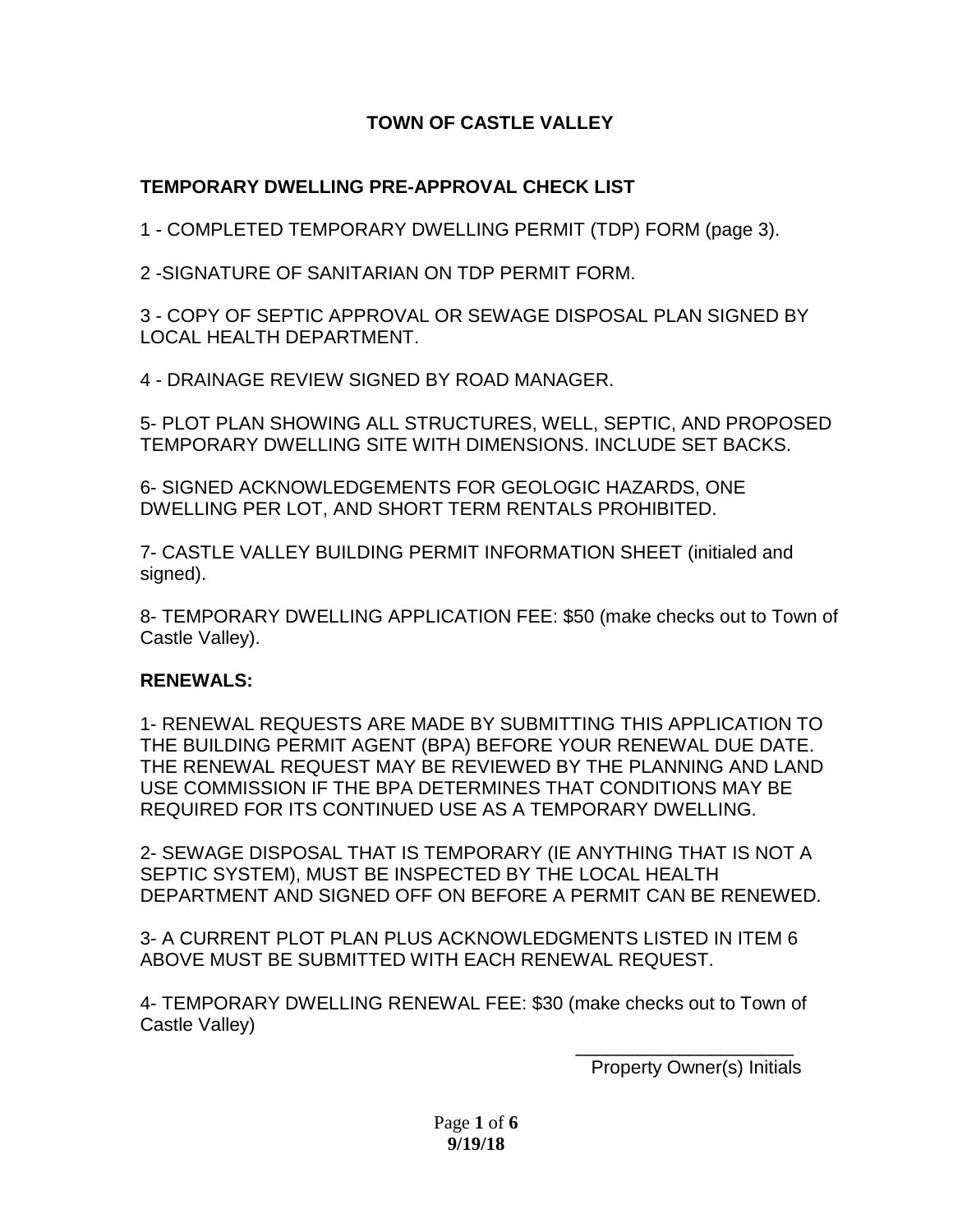#### TOWN OF CASTLE VALLEY

# **TEMPORARY DWELLINGS**

#### *From the Town of Castle Valley Zoning Ordinance 85-3*

#### **4.12 TEMPORARY DWELLING PERMITS ISSUED**

Only one Temporary Dwelling is allowed per legally platted lot. A property owner shall obtain a permit to use a Temporary Dwelling (as defined in section 1.6) on their lot for a period of two (2) years. The Town requires that a plot plan be submitted showing the location of the temporary dwelling and any other improvements on the lot. A Temporary Dwelling Permit must be obtained before the installation of a Temporary Dwelling on a legally platted lot and before human habitation of a Temporary Dwelling for any length of time, i.e. intermittent occupancy or permanent residency. An unoccupied RV may be stored on a legally platted lot without a permit.

A Temporary Dwelling must be connected to a septic system or be self-contained. An inspection by the State Sanitarian regarding sewage disposal may be required. There shall be no right created by this land use ordinance to use a Temporary Dwelling for human habitation for more than the two (2) year period of the permit. A Temporary Dwelling Permit is nontransferable. New owners of a lot that has a legally permitted Temporary Dwelling installed by previous owners must apply for a new Temporary Dwelling Permit in their own name or decommission the Temporary Dwelling as provided for in this Chapter. Granting of a new Temporary Dwelling Permit under the new owner's name shall not be unreasonably withheld so long as it complies with all Town Land Use Regulations in effect at the time.

#### **4.13 TEMPORARY DWELLING PERMIT RENEWAL**

If a Temporary Dwelling has not been replaced with a permanent one, removed, or changed to a stored RV two (2) years from the date of the issuance of the Temporary Dwelling Permit, the property owner must apply for a renewal of the temporary dwelling permit by submitting a written request to the Town. Renewals are for two (2) year periods. In granting a renewal, the Planning and Land Use Commission may stipulate additional conditions for the continued use of the Temporary Dwelling.

#### **4.14 TEMPORARY DWELLING DECOMMISSIONING**

 One Temporary Dwelling may be located on a legally platted lot with a new dwelling under construction, along with a Decommissioning Contract. A Temporary Dwelling must be decommissioned no later than thirty (30) days after the occupancy of a new permanent dwelling on a legally platted lot. Decommissioning may include removal of the Temporary Dwelling RV, or change of use to a stored RV, including disconnecting from a septic system. A site inspection by a Town official will be held to verify the decommissioning of the Temporary Dwelling.

> \_\_\_\_\_\_\_\_\_\_\_\_\_\_\_\_\_\_\_\_\_ Property Owner(s) Initials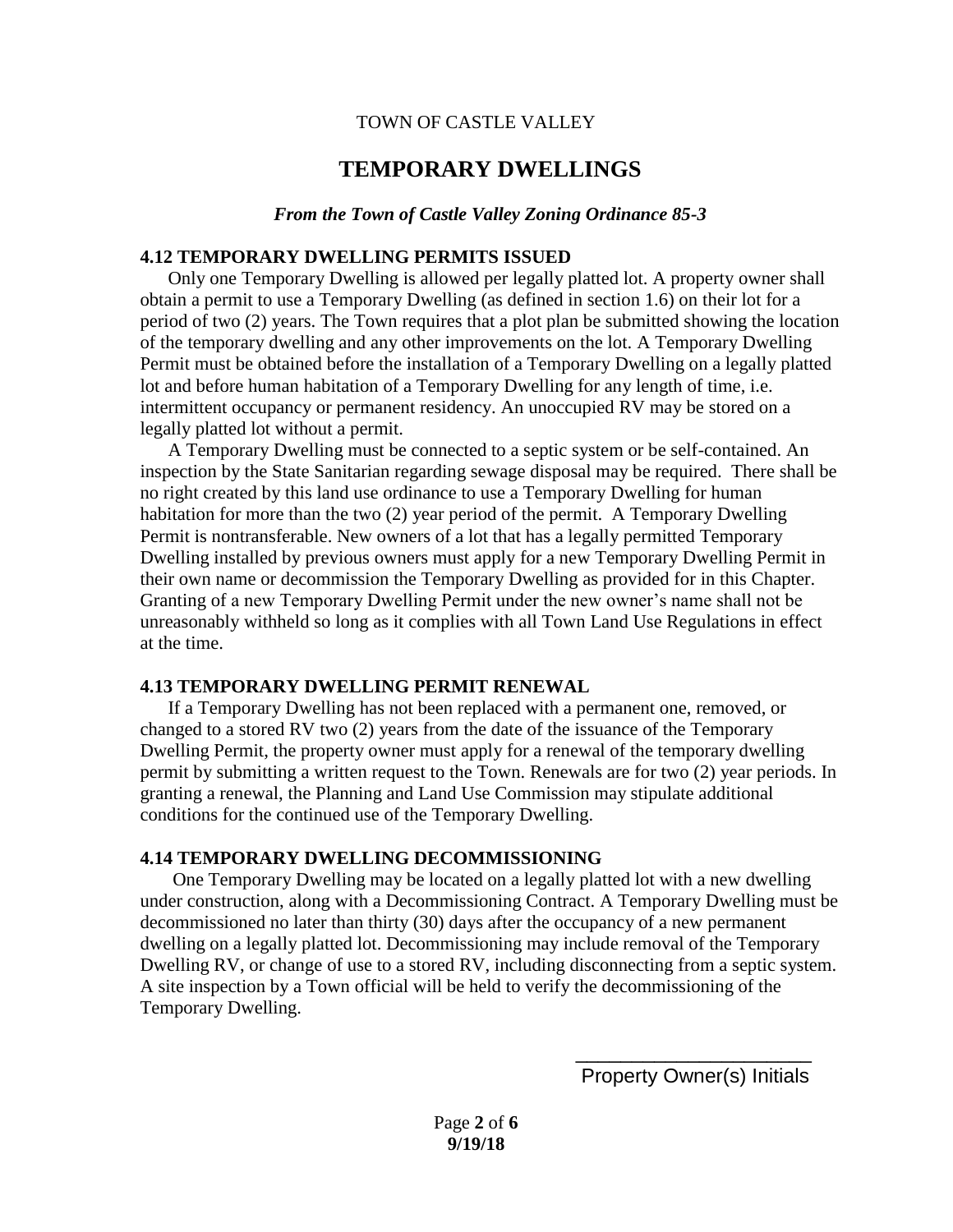# **TOWN OF CASTLE VALLEY TEMPORARY DWELLING PERMIT**

| DESCRIPTION OF TEMPORARY DWELLING: (include make, model, VIN # and license #): |                                                                                                                    |
|--------------------------------------------------------------------------------|--------------------------------------------------------------------------------------------------------------------|
|                                                                                | ,我们也不能在这里的人,我们也不能在这里的人,我们也不能在这里的人,我们也不能在这里的人,我们也不能在这里的人,我们也不能在这里的人,我们也不能在这里的人,我们也                                  |
|                                                                                |                                                                                                                    |
|                                                                                |                                                                                                                    |
| OWNER'S INTENDED USE: (circle one) RESIDENCY INTERMITTENT                      |                                                                                                                    |
| Land Use Regulations and other applicable laws.                                | Temporary Dwelling Permits will not be approved that are not in compliance with Castle Valley                      |
| Permits issued on the basis of false or misleading information are void.       |                                                                                                                    |
| delays, fines and/or increased permit fees.                                    | Installation and dwelling in a Temporary Dwelling without an approved Permit may be subject to                     |
|                                                                                | "I HAVE READ AND AGREE TO ABIDE BY THE TOWN OF CASTLE VALLEY'S<br>ZONING ORDINANCE REGARDING TEMPORARY DWELLINGS." |
| SIGNATURE(S) OF PROPERTY OWNER(S)                                              |                                                                                                                    |
|                                                                                |                                                                                                                    |
|                                                                                | PERMIT APPROVAL DATE: __________________________RENEWAL DUE DATE: _______________                                  |
| RENEWAL APPROVAL DATE: _____________________                                   |                                                                                                                    |
|                                                                                |                                                                                                                    |

Page **3** of **6 9/19/18**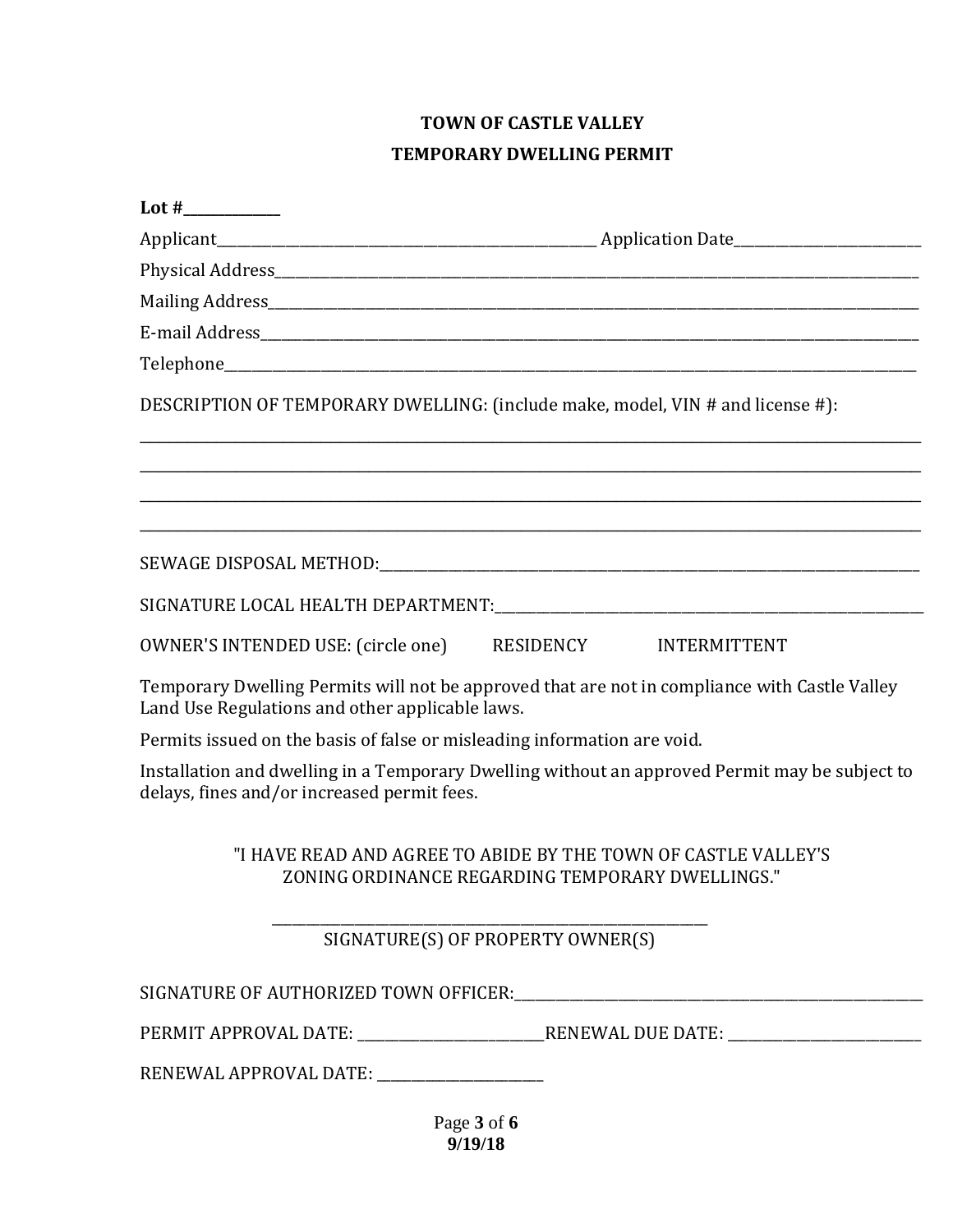# **Castle Valley Drainage Review**

A drainage review is required before constructing a building in Castle Valley. For drainage review, please contact the Castle Valley Roads Manager at 435-259-9828 to arrange a time for a site visit to your lot to review the plans and the drainage.

This document must be signed by the Castle Valley Roads Manager and attached to the plot plan before a Building Permit Application can be approved.

Name of Lot Owner:

Telephone Number:

The Town has reviewed these drainage plans only to ensure compliance with existing Town storm water and drainage regulations. This review is for the Town's compliance purposes only. Neither this review nor the approval of the plans can be relied on for purposes of ensuring, guaranteeing or warranting that the property will be protected from storm or flood waters entering the property. The property owner is responsible for taking the appropriate actions to protect his or her own property from potential storm or flood damage.

Pursuant to Town Ordinance 95-6, all washes, drainages and/or waterways on the lot shall be maintained in such a way that does not affect the entrance point of surface water onto the property or the concentration of discharge at the exit point from the property.

\_\_\_\_\_\_\_\_\_\_\_\_\_\_\_\_\_\_\_\_\_\_\_\_\_\_\_\_\_\_\_\_\_\_\_\_\_\_\_\_\_\_\_\_\_\_\_\_\_\_\_\_\_\_\_\_\_\_\_\_\_\_\_\_\_\_\_\_\_\_\_\_

\_\_\_\_\_\_\_\_\_\_\_\_\_\_\_\_\_\_\_\_\_\_\_\_\_\_\_\_\_\_\_\_\_\_\_\_\_\_\_\_\_\_\_\_\_\_\_\_\_\_\_\_\_\_\_\_\_\_\_\_\_\_\_\_\_\_\_\_\_\_\_\_

\_\_\_\_\_\_\_\_\_\_\_\_\_\_\_\_\_\_\_\_\_\_\_\_\_\_\_\_\_\_\_\_\_\_\_\_\_\_\_\_\_\_\_\_\_\_\_\_\_\_\_\_\_\_\_\_\_\_\_\_\_\_\_\_\_\_\_\_\_\_\_\_

\_\_\_\_\_\_\_\_\_\_\_\_\_\_\_\_\_\_\_\_\_\_\_\_\_\_\_\_\_\_\_\_\_\_\_\_\_\_\_\_\_\_\_\_\_\_\_\_\_\_\_\_\_\_\_\_\_\_\_\_\_\_\_\_\_\_\_\_\_\_\_\_

Planned and/or required modifications and other notes are described below:

Lot # has been reviewed for drainage requirements and approved for construction at the proposed building(s) site, as detailed in the attached plot plan. A Drainage Review shall expire after 12 months unless a complete Building Permit Application is submitted to the Town within that period.

\_\_\_\_\_\_\_\_\_\_\_\_\_\_\_\_\_\_\_\_\_\_\_\_\_\_\_\_\_\_\_\_\_\_\_\_\_\_\_ \_\_\_\_\_\_\_\_\_\_\_\_\_\_\_\_\_\_\_\_\_\_\_\_

\_\_\_\_\_\_\_Approved \_\_\_\_\_\_\_Not Approved

Castle Valley Roads Manager Date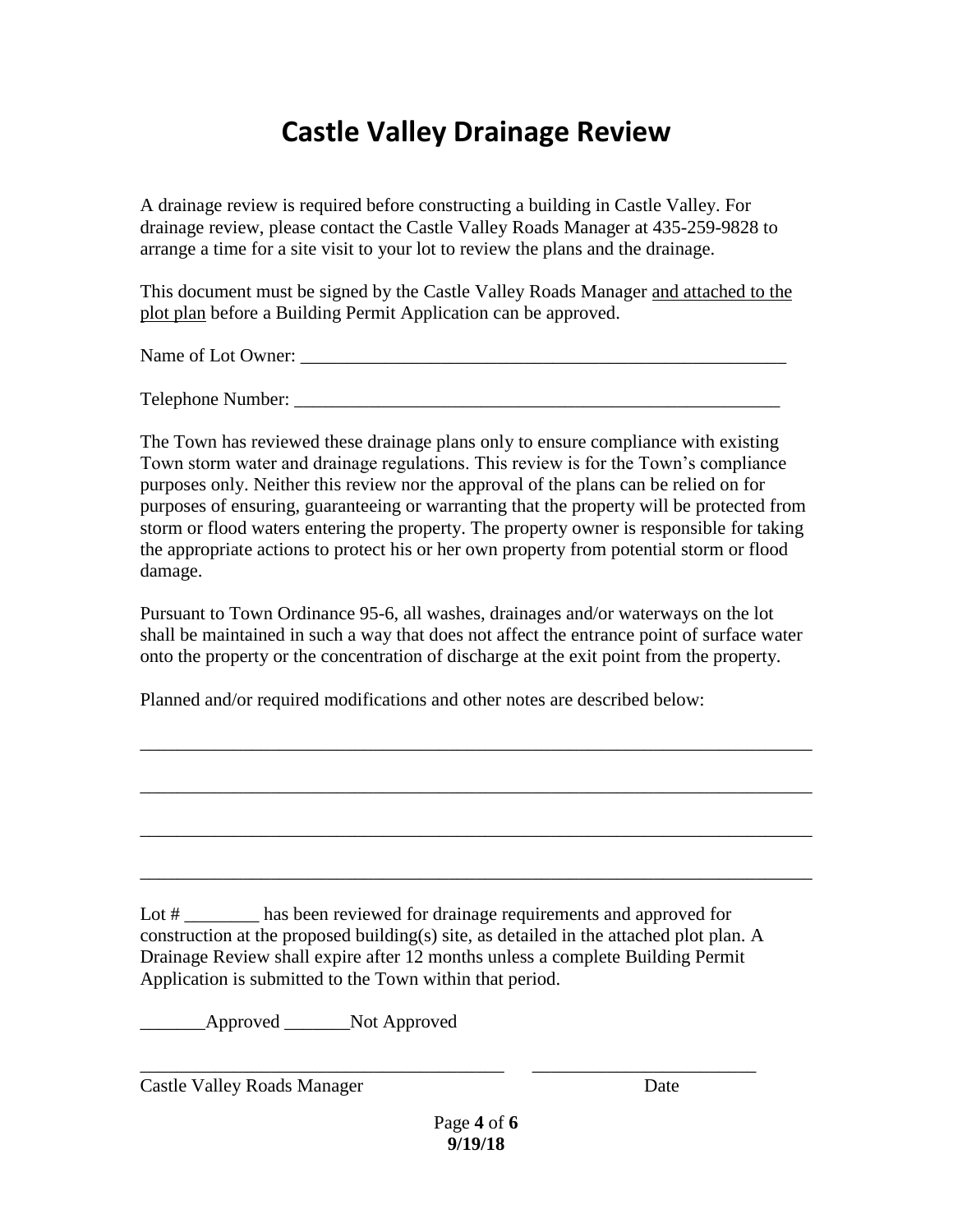# **ACKNOWLEDGEMENT OF ONE DWELLING PER PLATTED LOT RESTRICTION**

The Land Use Ordinance of the Town of Castle Valley states in Section 5.5, "Only one (1) building which contains a dwelling as defined in this Land Use Ordinance shall be located and maintained on a legally platted lot in the Town of Castle Valley. Only one kitchen is allowed per platted lot. The intent of the regulations in this section is to prevent guest houses, apartments, duplexes, mother-in-law apartments or other construction creating more than one dwelling per legally platted lot and to prevent short-term overnight rentals, all of which are prohibited "

By signing this application for a Temporary Dwelling permit in the Town of Castle Valley, I acknowledge and agree to comply with the above cited restriction.

Signature: Property Owner

# **ACKNOWLEDGEMENT OF SHORT-TERM RENTALS PROHIBITED**

The Zoning Ordinance of the Town of Castle Valley states in Section 4.4, "Shortterm rentals are prohibited. The use of property through rental arrangements for a period of less than twenty-five (25) days is a commercial use of property and is not permitted unless specifically allowed under other provisions of this Land Use Ordinance. The intent of this provision is to prohibit use of property for commercial rental as overnight accommodations." Section 1.6 further defines short-term rentals as, "Rental of property or improvements on property for a period of less than twentyfive (25) days to a person or persons not residing in the Town of Castle Valley."

By signing this application for a Temporary Dwelling permit in the Town of Castle Valley, I acknowledge and agree to comply with the above cited restriction.

Signature: Property Owner

# **GEOLOGIC HAZARDS RELEASE AGREEMEI\IT FOR OBTAINING A BUILDING PERMIT TOWN OF CASTLE VALLEY (September 1995)**

The Castle Valley River Ranchos -Subdivision was platted by Grand County before the Town of Castle Valley was incorporated. During the platting process, there was no geologic evaluation of hazards associated with rock falls, flooding, soil problems, suitability, subsidence or similar geologic hazards. Building Permit applicants are advised to independently evaluate geologic hazards on the individual lot on which they propose to build before commencing construction. The Town of Castle Valley assumes no responsibility for geologic hazards encountered *by any* Building Permit applicant and specifically disclaims any liability for any representation that any